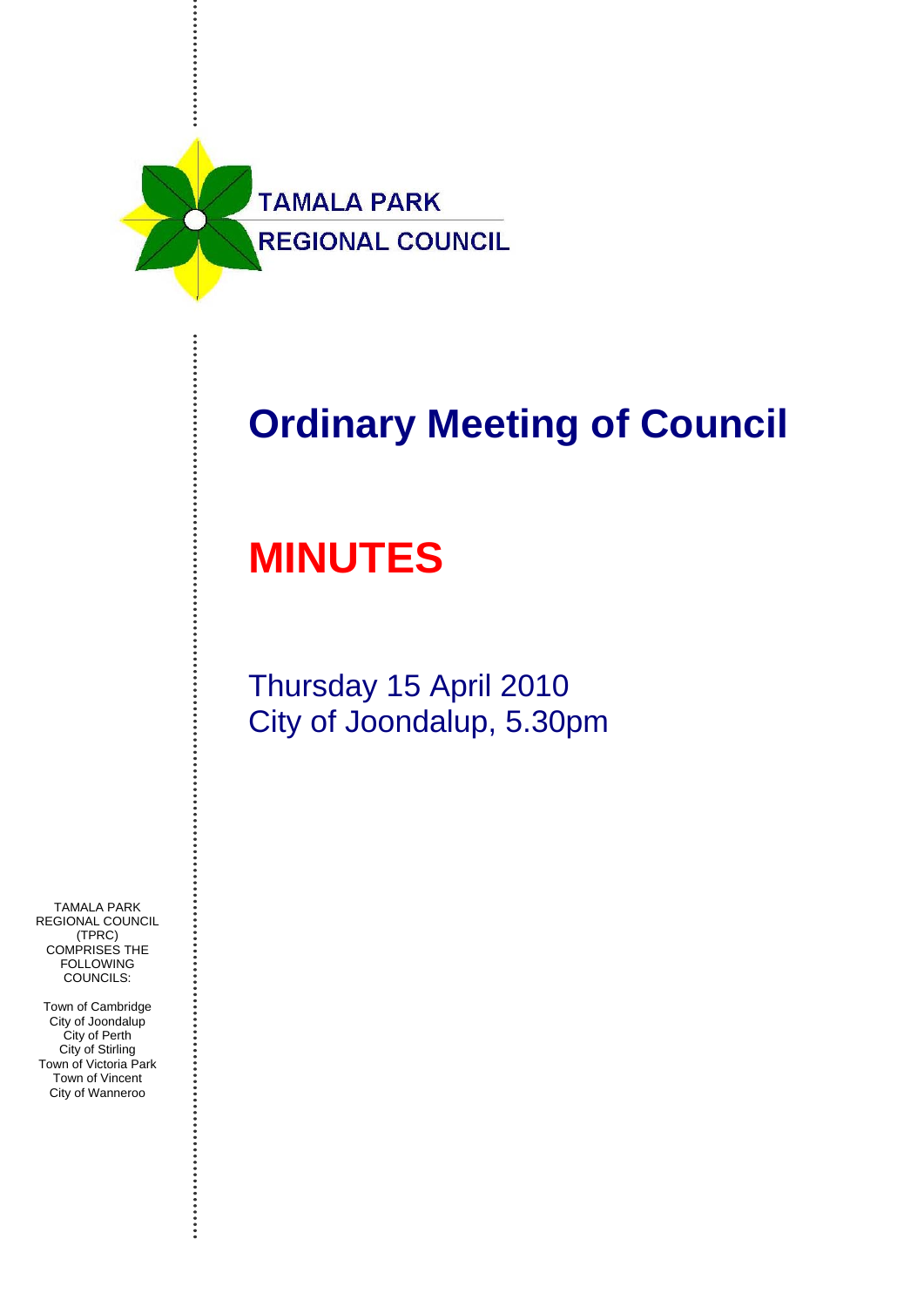| <b>OWNER COUNCIL</b>  | <b>MEMBER</b>              | <b>ALTERNATE MEMBER</b> |
|-----------------------|----------------------------|-------------------------|
| Town of Cambridge     | <b>Mayor Simon Withers</b> |                         |
| City of Joondalup     | Cr Tom McLean              |                         |
|                       | <b>Cr Geoff Amphlett</b>   |                         |
| City of Perth         | Cr Eleni Evangel           |                         |
| City of Stirling      | Cr Leonie Getty            |                         |
|                       | Cr John Italiano           |                         |
|                       | <b>Cr David Michael</b>    |                         |
|                       | Cr Stephanie Proud         |                         |
| Town of Victoria Park | Mayor Trevor Vaughan       |                         |
| Town of Vincent       | Mayor Nick Catania         |                         |
| City of Wanneroo      | <b>Cr Dianne Guise</b>     | Mayor Jon Kelly         |
|                       | Cr Glynis Monks            | Cr Brett Treby          |

### **MEMBERSHIP**

NB: Although some Councils have nominated alternate members, it is a precursor to any alternate member acting that a Council carries a specific resolution for each occasion that the alternate member is to act, referencing Section 51 of the Interpretation Act. The current Local Government Act does not provide for the appointment of deputy or alternate members of Regional Councils. The DLG is preparing an amendment to rectify this situation.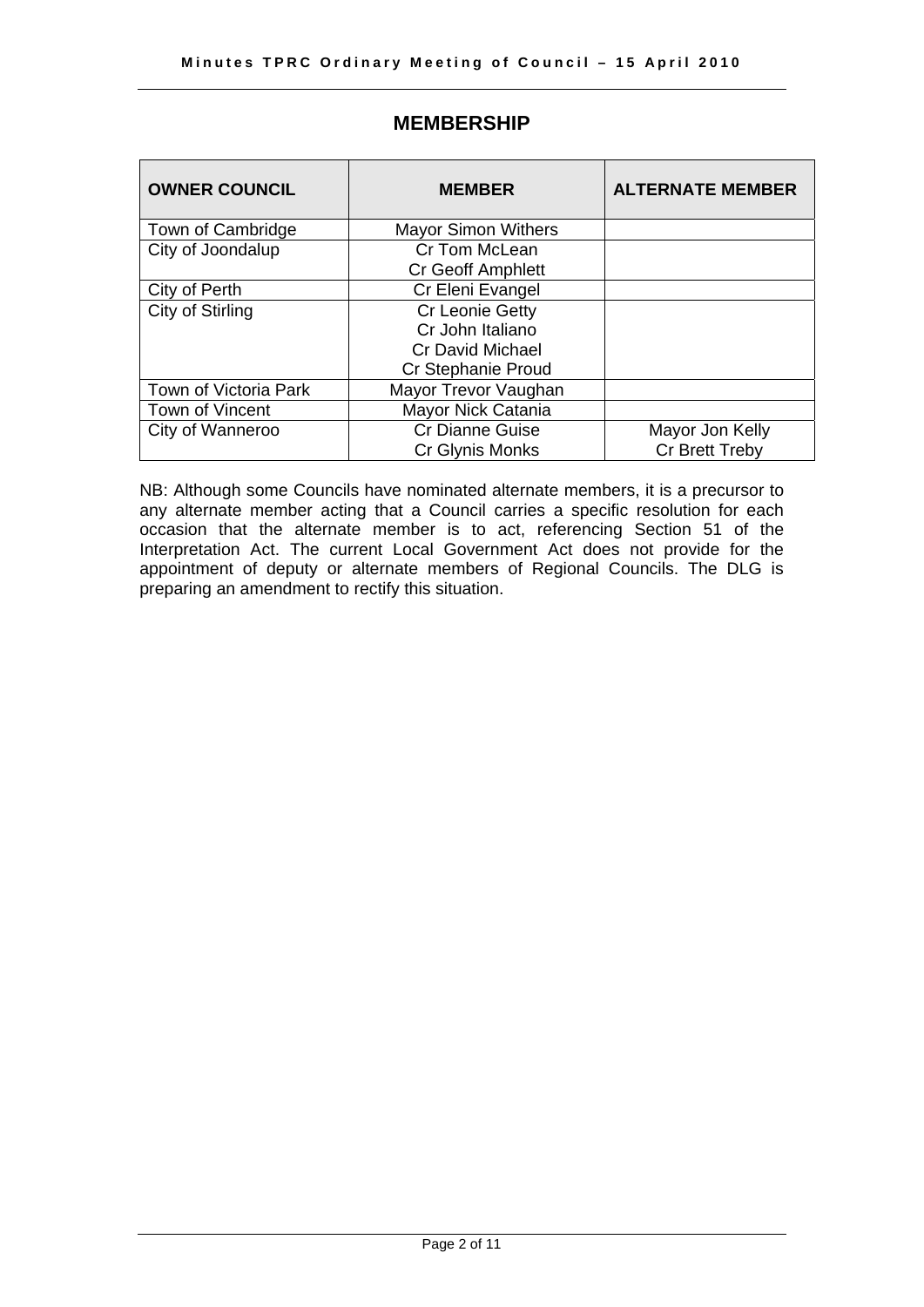#### **TABLE OF CONTENTS**

| 1.   |                                                                        |  |  |
|------|------------------------------------------------------------------------|--|--|
|      |                                                                        |  |  |
| 2.   |                                                                        |  |  |
| 3.   |                                                                        |  |  |
| 4.   |                                                                        |  |  |
| 5.   |                                                                        |  |  |
| 5A.  |                                                                        |  |  |
| 6.   |                                                                        |  |  |
| 7.   |                                                                        |  |  |
| 8.   |                                                                        |  |  |
| 9.   |                                                                        |  |  |
| 9.12 |                                                                        |  |  |
| 9.1  |                                                                        |  |  |
| 9.2  | STATEMENTS OF FINANCIAL ACTIVITY FOR THE MONTHS OF FEBRUARY 2010 AND   |  |  |
|      |                                                                        |  |  |
| 9.3  | LIST OF MONTHLY ACCOUNTS SUBMITTED FOR THE MONTHS OF FEBRUARY 2010 AND |  |  |
|      |                                                                        |  |  |
| 9.4  |                                                                        |  |  |
| 9.5  |                                                                        |  |  |
| 9.14 | PARTNERING/ALLIANCE PROPOSAL - REQUEST FOR PROPOSAL TENDER             |  |  |
|      |                                                                        |  |  |
| 9.6  |                                                                        |  |  |
| 9.7  |                                                                        |  |  |
| 9.8  |                                                                        |  |  |
| 9.9  | PROPOSED MEMBERSHIP - URBAN DEVELOPMENT INSTITUTE OF AUSTRALIA9        |  |  |
|      |                                                                        |  |  |
|      |                                                                        |  |  |
|      |                                                                        |  |  |
|      |                                                                        |  |  |
|      | 9.14 PARTNERING/ALLIANCE PROPOSAL - REQUEST FOR PROPOSAL TENDER        |  |  |
|      |                                                                        |  |  |
| 10.  |                                                                        |  |  |
| 11.  | QUESTIONS BY ELECTED MEMBERS OF WHICH DUE NOTICE HAS BEEN GIVEN11      |  |  |
| 12.  |                                                                        |  |  |
| 13.  |                                                                        |  |  |
| 14.  |                                                                        |  |  |
| 15.  |                                                                        |  |  |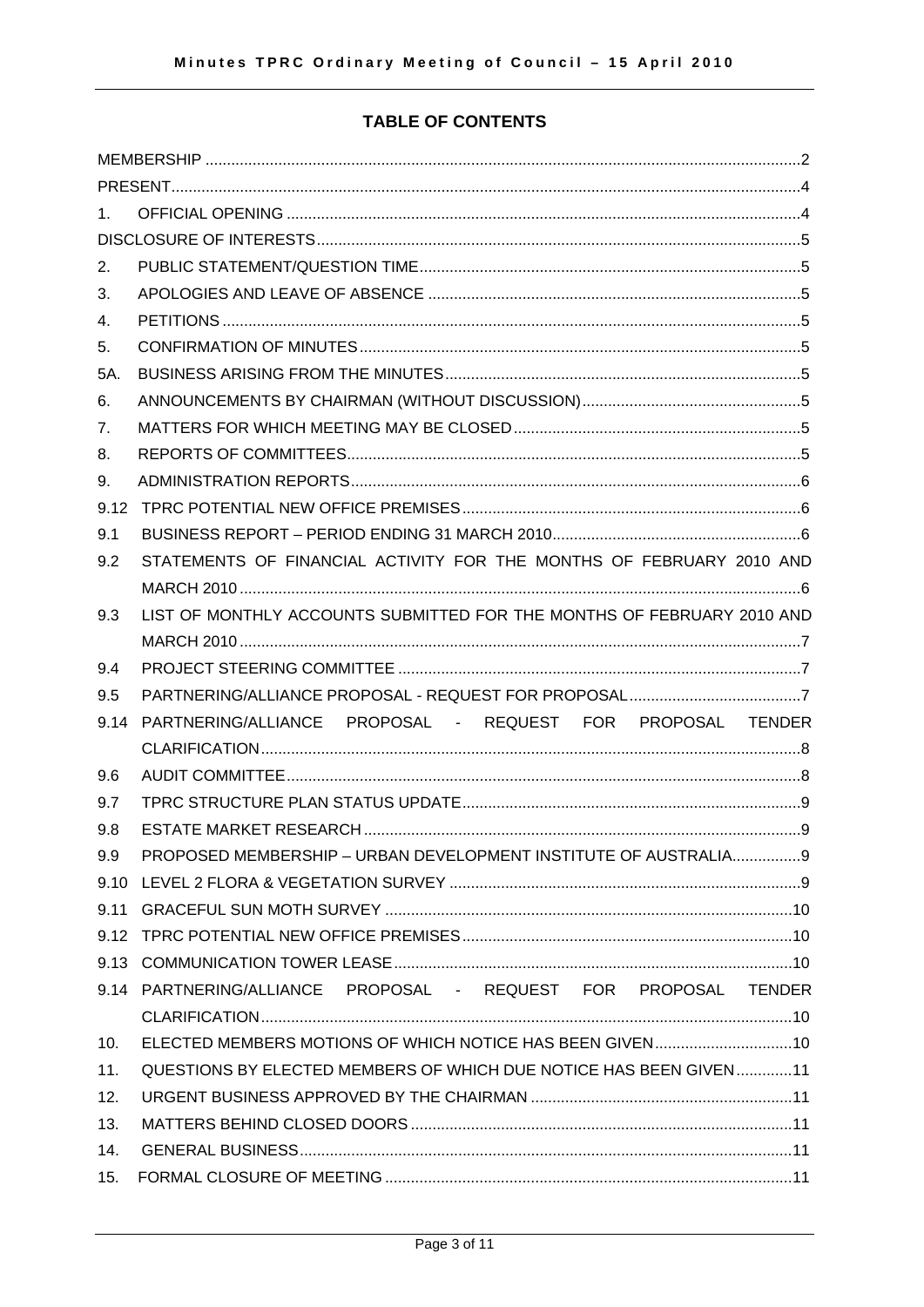#### **PRESENT**

| <b>Chairman</b>                                                  | Cr John Italiano                                                                                                                                                                                                                                                                                                      |
|------------------------------------------------------------------|-----------------------------------------------------------------------------------------------------------------------------------------------------------------------------------------------------------------------------------------------------------------------------------------------------------------------|
| <b>Councillors</b>                                               | Cr Geoff Amphlett<br>Cr Nick Catania (from 6.05pm)<br>Cr Eleni Evangel<br>Cr Leonie Getty<br><b>Cr Dianne Guise</b><br>Cr Tom McLean<br>Cr David Michael (from 5.50pm)<br>Cr Glynis Monks<br>Cr Stephanie Proud<br>Cr Trevor Vaughan<br><b>Cr Simon Withers</b>                                                       |
| <b>Alternate Members</b>                                         | <b>Nil</b>                                                                                                                                                                                                                                                                                                            |
| <b>Staff</b>                                                     | Tony Arias (Chief Executive Officer)<br>Kylie Jeffs (Executive Assistant)                                                                                                                                                                                                                                             |
| <b>Apologies Councillors</b>                                     | Nil                                                                                                                                                                                                                                                                                                                   |
| <b>Leave of Absence</b>                                          | Nil                                                                                                                                                                                                                                                                                                                   |
| <b>Absent</b>                                                    | <b>Nil</b>                                                                                                                                                                                                                                                                                                            |
| <b>Consultants</b>                                               | Nil                                                                                                                                                                                                                                                                                                                   |
| <b>Apologies Participant</b><br><b>Councils' Advisers</b>        | Mr John Giorgi (Town of Vincent)                                                                                                                                                                                                                                                                                      |
| In Attendance<br><b>Participant Councils'</b><br><b>Advisers</b> | Mr Lewis Bond (City of Perth)<br>Mr Mark Dickson (City of Wanneroo)<br>Mr Garry Hunt (City of Joondalup) (from 6.10pm)<br>Mr Stuart Jardine (City of Stirling)<br>Mr Jason Lyon (Town of Cambridge)<br>Mr John Paton (City of Wanneroo)<br>Mr Mike Tidy (City of Joondalup)<br>Mr Vaughan Williams (City of Stirling) |
| <b>Members of the Public</b>                                     | Nil                                                                                                                                                                                                                                                                                                                   |
| <b>Press</b>                                                     | Nil                                                                                                                                                                                                                                                                                                                   |

#### **1. OFFICIAL OPENING**

Prior to the commencement of the meeting, Cr Tom McLean completed the Declaration of Office required by the Local Government Act and Local Government (Constitution) Regulations.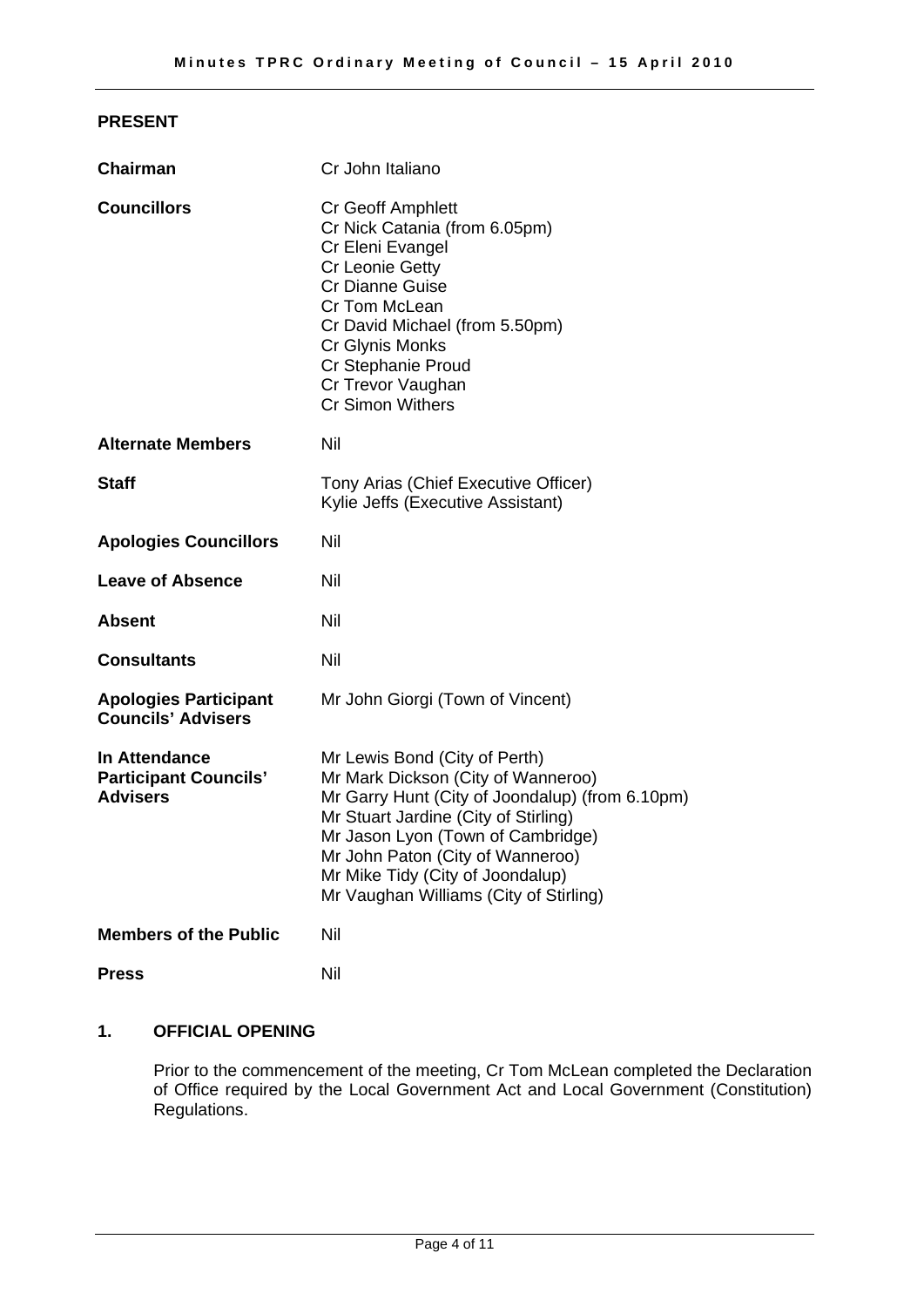Standing orders were suspended at 5.36pm to allow more time for remaining Council members to arrive.

Standing orders were reopened at 5.40pm.

At 5.41pm the Chairman declared the meeting of the Tamala Park Regional Council open.

#### **DISCLOSURE OF INTERESTS**

Nil

#### **2. PUBLIC STATEMENT/QUESTION TIME**

Nil

#### **3. APOLOGIES AND LEAVE OF ABSENCE**

Nil

#### **4. PETITIONS**

Nil

#### **5. CONFIRMATION OF MINUTES**

*Ordinary Meeting of Council – 11 February 2010* 

Moved Cr L Getty, Seconded Cr T Vaughan

That the minutes of the Ordinary Meeting of Council of 11 February 2010 be confirmed, and signed by the Chairman, as a true and correct record of proceedings.

The Motion was put and declared CARRIED (10/0).

#### **5A. BUSINESS ARISING FROM THE MINUTES**

Nil

#### **6. ANNOUNCEMENTS BY CHAIRMAN (WITHOUT DISCUSSION)**

Nil

#### **7. MATTERS FOR WHICH MEETING MAY BE CLOSED**

Nil

#### **8. REPORTS OF COMMITTEES**

- *Project Steering Committee 25 February 2010 (refer Item 9.4)*
- *Project Steering Committee 18 March 2010 (refer Item 9.4)*
- *Project Steering Committee 29 March 2010 (refer Item 9.4)*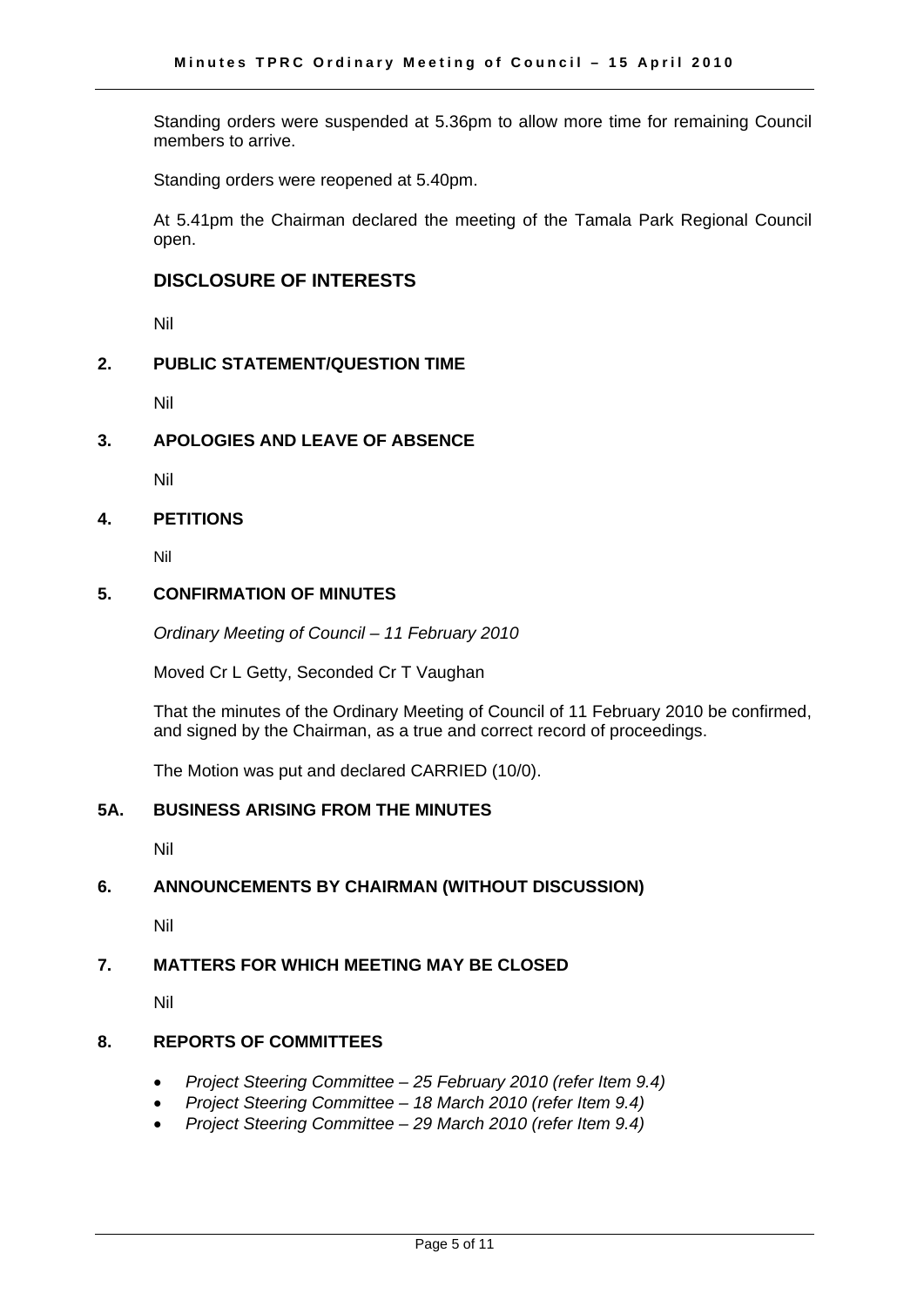#### **9. ADMINISTRATION REPORTS**

*With the consensus of the meeting Item 9.12 (TPRC Potential New Office Premises) was discussed before Item 9.1 (Business Report – Period Ending 31 March 2010)* 

#### **9.12 TPRC POTENTIAL NEW OFFICE PREMISES**

[The Motion recommended in the agenda read as follows]

That the Council RECEIVE the report.

Moved Cr S Proud, Seconded Cr L Getty

[An alternative motion as reported below]

#### **That the COUNCIL;**

- **1. APPROVE in principle the use of the office located at 369 Scarborough Beach Road, Innaloo for the TPRC office.**
- **2. Authorise the CEO to negotiate leasing and outgoings terms with the City of Stirling.**
- **3. Approve office plans to be prepared and quotations sought for the office refurbishment and fitout.**

The Motion was put and declared CARRIED (10/0).

*Item 9.1 was discussed next on the agenda and normal order of business resumed* 

#### **9.1 BUSINESS REPORT – PERIOD ENDING 31 MARCH 2010**

*Cr David Michael arrived during discussion on this item.* 

Moved Cr D Guise, Seconded Cr E Evangel

[The recommendation in the agenda]

#### **That the Business Report to 31 March 2010 be RECEIVED.**

The Motion was put and declared CARRIED (11/0).

#### **9.2 STATEMENTS OF FINANCIAL ACTIVITY FOR THE MONTHS OF FEBRUARY 2010 AND MARCH 2010**

Moved Cr G Monks, Seconded Cr D Michael

[The recommendation in the agenda]

#### **That the Council RECEIVE and NOTE the Statement of Financial Activity for the months ending 28 February 2010 and 31 March 2010.**

The Motion was put and declared CARRIED (11/0).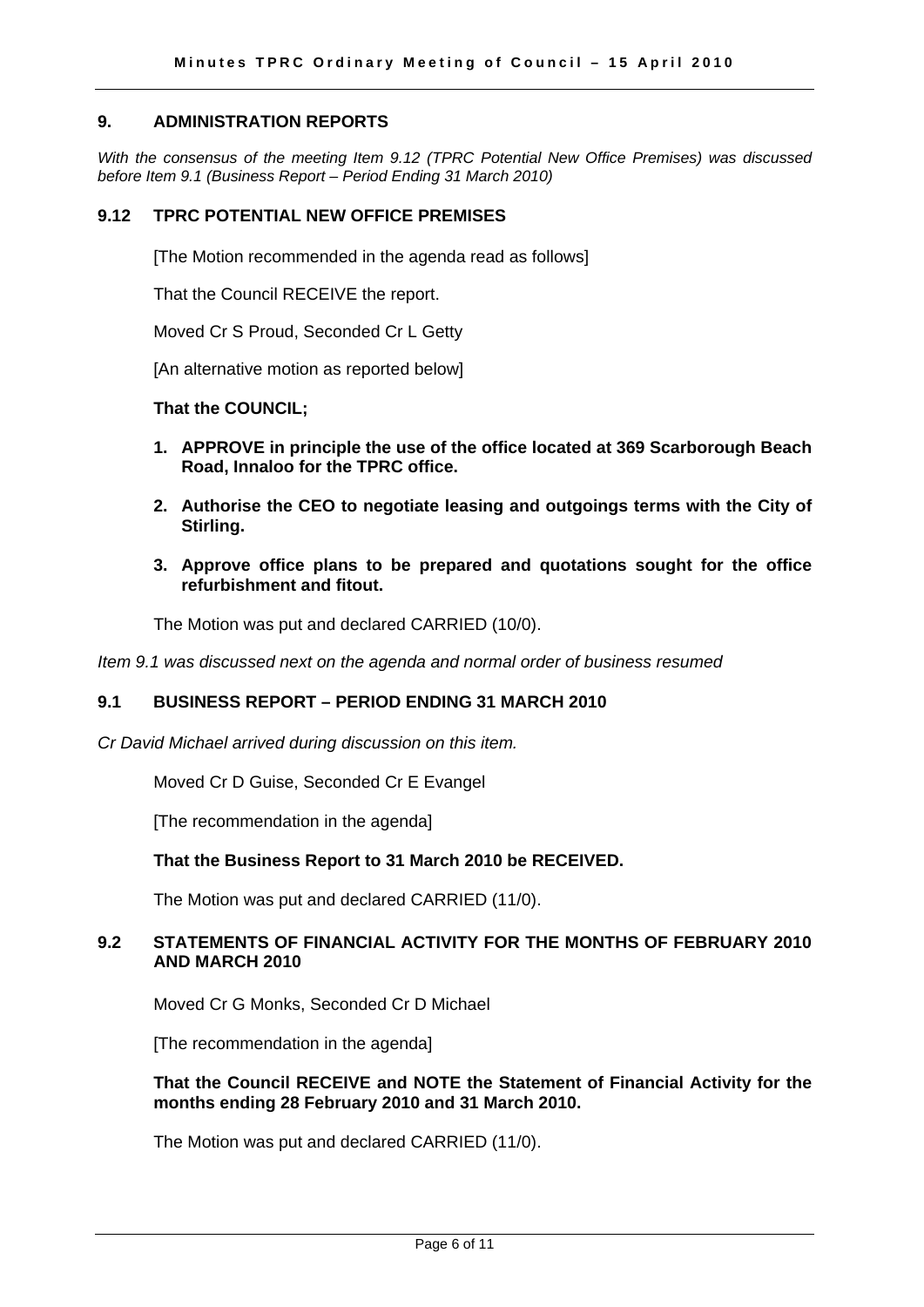#### **9.3 LIST OF MONTHLY ACCOUNTS SUBMITTED FOR THE MONTHS OF FEBRUARY 2010 AND MARCH 2010**

Moved Cr G Amphlett, Seconded Cr D Michael

[The recommendation in the agenda]

**That the Council RECEIVE and NOTE the list of accounts paid under Delegated Authority to the CEO for the month of February 2010 and March 2010:** 

- **Month ending 28 February 2010 (Total \$102,127.82)**
- **Month ending 31 March 2010 (Total \$2,250,309.24)**
- **Total Paid \$2,352,437.06**

The Motion was put and declared CARRIED (11/0).

#### **9.4 PROJECT STEERING COMMITTEE**

[The Motion recommended in the agenda read as follows]

That the Council RECEIVE the report.

Moved Cr D Guise, Seconded Cr G Monks

[An alternative motion as reported below]

#### **That Council;**

- **1. RECEIVE the report.**
- **2. MODIFY the Terms of Reference of the Project Steering Committee (a) and (b) as follows:** 
	- **a. To finalise the Request for Proposal as a Tender, under the Local Government Act.**
	- **b. To conduct the Selection Process and make recommendation to the Council on the preferred Partner/Alliance, as a Tender, under the Local Government Act.**

#### **3. MODIFY the report to delete reference to EOI.**

The Motion was put and declared CARRIED (11/0).

#### **9.5 PARTNERING/ALLIANCE PROPOSAL - REQUEST FOR PROPOSAL**

*With the consensus of the meeting Item 9.14 (Partnering/Alliance Proposal – Request for Proposal Tender Clarification) was discussed in conjunction with Item 9.5 (Partnering/Alliance Proposal – Request for Proposal)* 

*Cr Nick Catania arrived during discussion on this item.* 

[The recommendation in the agenda]

1. That Council RECEIVE the status report in relation to the Request for Proposal.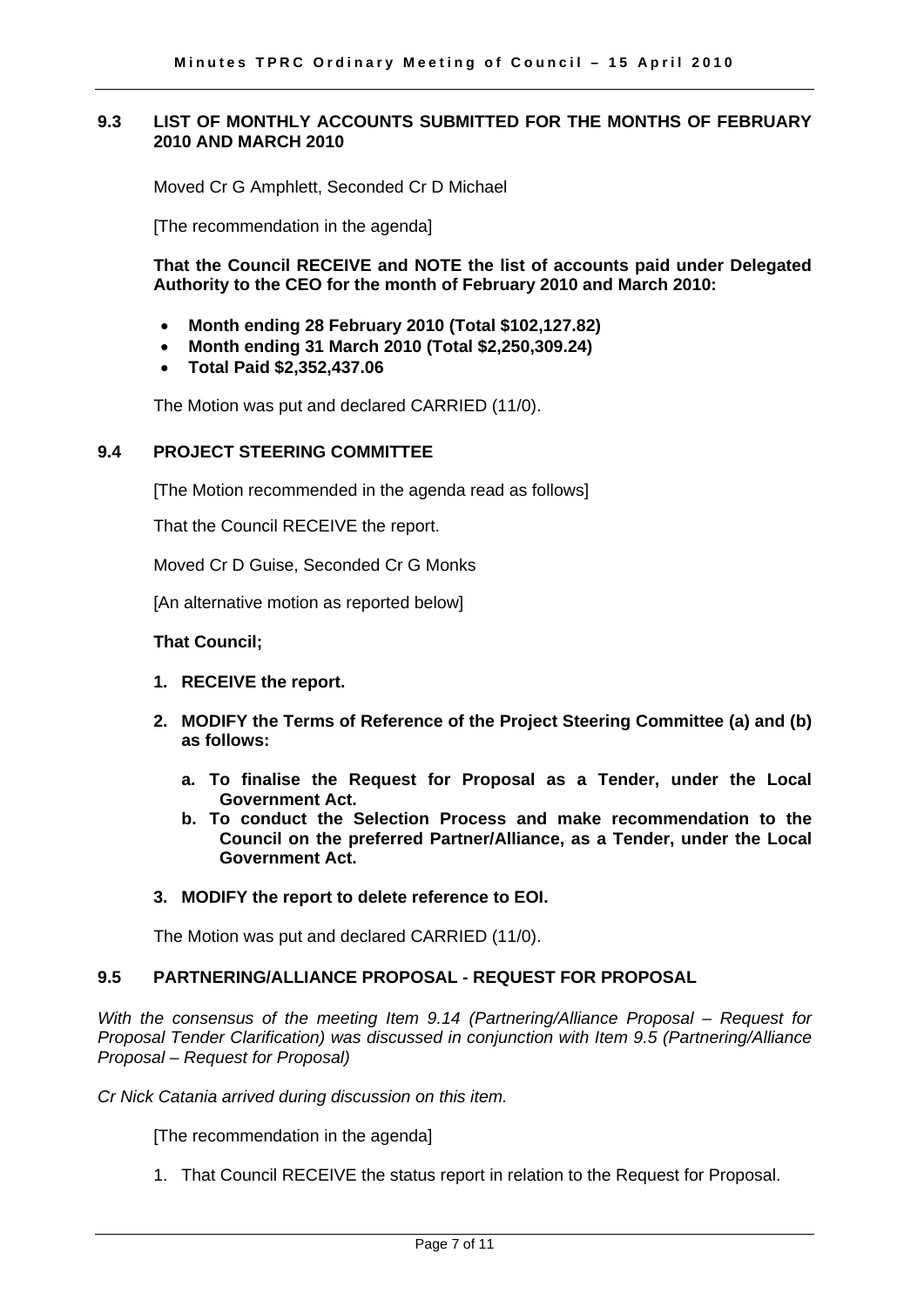- 2. That Council APPROVE a Special Meeting of Council for 15 July 2010 at 5.30 at the City of Wanneroo.
- 3. That the Special Meeting on 15 July 2010 be ADVERTISED as required by the LGA.

Moved Cr S Proud, Seconded Cr E Evangel

#### **That Item 9.5 be withdrawn and replaced with late item 9.14 Partnering/Alliance Proposal – Request for Proposal Tender Clarification**

The Motion was put and declared CARRIED (12/0).

#### **9.14 PARTNERING/ALLIANCE PROPOSAL - REQUEST FOR PROPOSAL TENDER CLARIFICATION**

[The recommendation in the agenda]

- 1. That Council RECEIVE the status report in relation to the Request for Proposal.
- 2. That Council APPROVE a Special Meeting of Council for 15 July 2010 at 5.30 at the City of Wanneroo.
- 3. That the Special Meeting on 15 July 2010 be ADVERTISED as required by the LGA.
- 4. That Council APPROVE the RFP as a Tender, under the Local Government Act.

Moved Cr S Proud, Seconded Cr E Evangel

That the recommendation be amended as follows:

- **1. That Council RECEIVE the status report in relation to the Request for Proposal.**
- **2. That Council APPROVE a Special Meeting of Council for 15 July 2010 at 6.00pm at the City of Wanneroo.**
- **3. That the Special Meeting on 15 July 2010 be ADVERTISED as required by the LGA.**
- **4. That Council APPROVE the RFP as a Tender, under the Local Government Act.**

The Motion for amendment was put and declared CARRIED (12/0). The Motion as then amended was put and declared CARRIED (12/0).

*Item 9.6 was discussed next on the agenda and normal order of business resumed.* 

#### **9.6 AUDIT COMMITTEE**

[The recommendation in the agenda]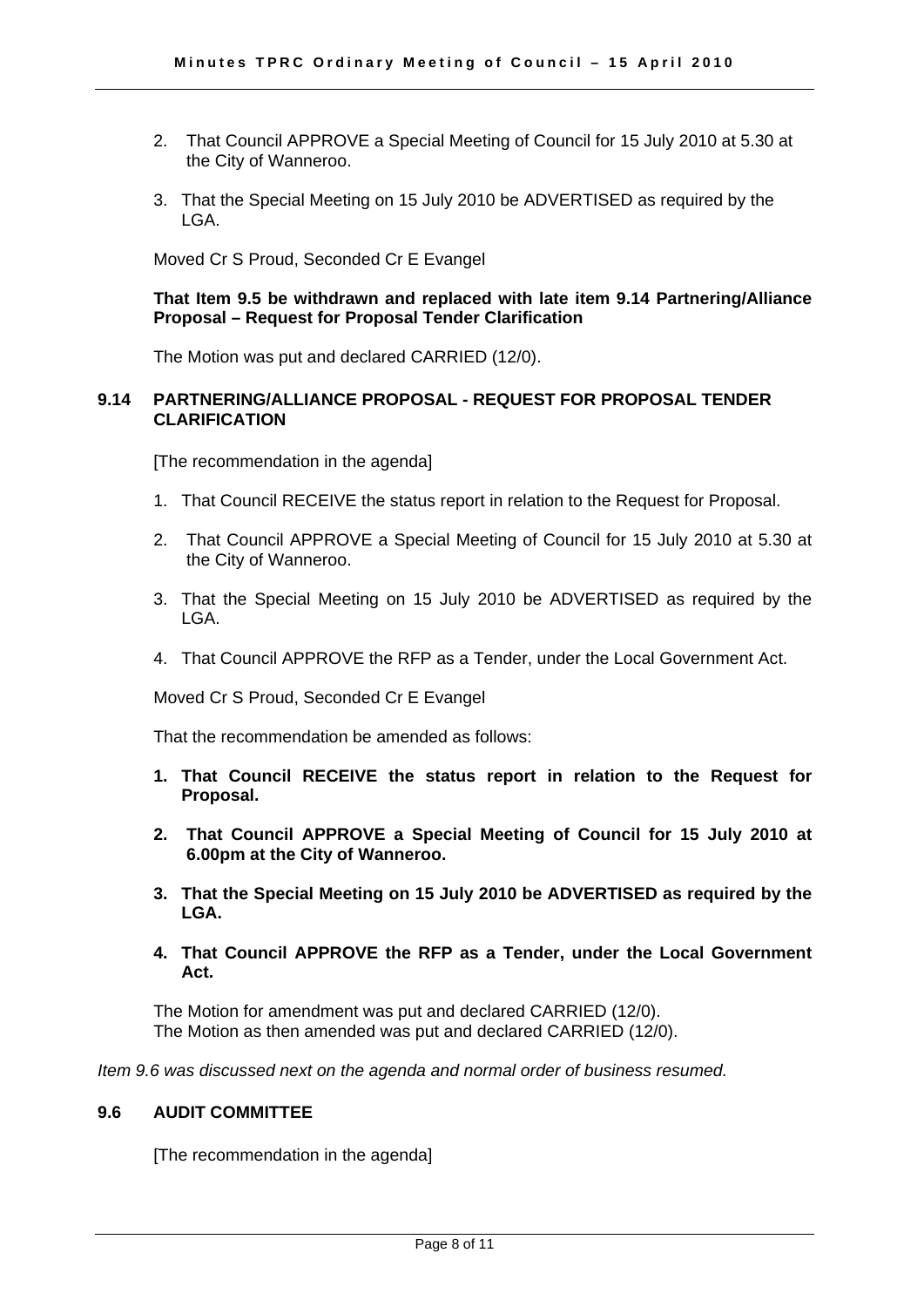That the Council NOTE the vacancy on the Audit Committee, by the resignation of Cr Troy Pickard from the TPRC, and CONSIDER the appointment of a replacement member to the Audit Committee.

Moved Cr G Amphlett, Seconded Cr S Proud

That the recommendation be amended as follows:

**That the Council NOTE the vacancy on the Audit Committee, by the resignation of Cr Troy Pickard from the TPRC, and appoint of Cr Tom McLean (as nominated by Cr Geoff Amphlett) as a replacement member to the Audit Committee.** 

The Motion for amendment was put and declared CARRIED BY ABSOLUTE MAJORITY (12/0). The Motion as then amended was put and declared CARRIED BY ABSOLUTE MAJORITY (12/0).

#### **9.7 TPRC STRUCTURE PLAN STATUS UPDATE**

Moved Cr N Catania, Seconded Cr S Proud

[The recommendation in the agenda]

#### **That the Council RECEIVE the status report in relation to the TPRC Structure Plan.**

The Motion was put and declared CARRIED (12/0).

#### **9.8 ESTATE MARKET RESEARCH**

Moved Cr N Catania, Seconded Cr G Amphlett

[The recommendation in the agenda]

#### **That the Council RECEIVE the report.**

The Motion was put and declared CARRIED (12/0).

#### **9.9 PROPOSED MEMBERSHIP – URBAN DEVELOPMENT INSTITUTE OF AUSTRALIA**

Moved Cr E Evangel, Seconded Cr L Getty

[The recommendation in the agenda]

#### **That the Council APPROVE membership to the Urban Development Institute of Australia (WA).**

The Motion was put and declared CARRIED (12/0).

#### **9.10 LEVEL 2 FLORA & VEGETATION SURVEY**

Moved Cr D Guise, Seconded Cr G Monks

[The recommendation in the agenda]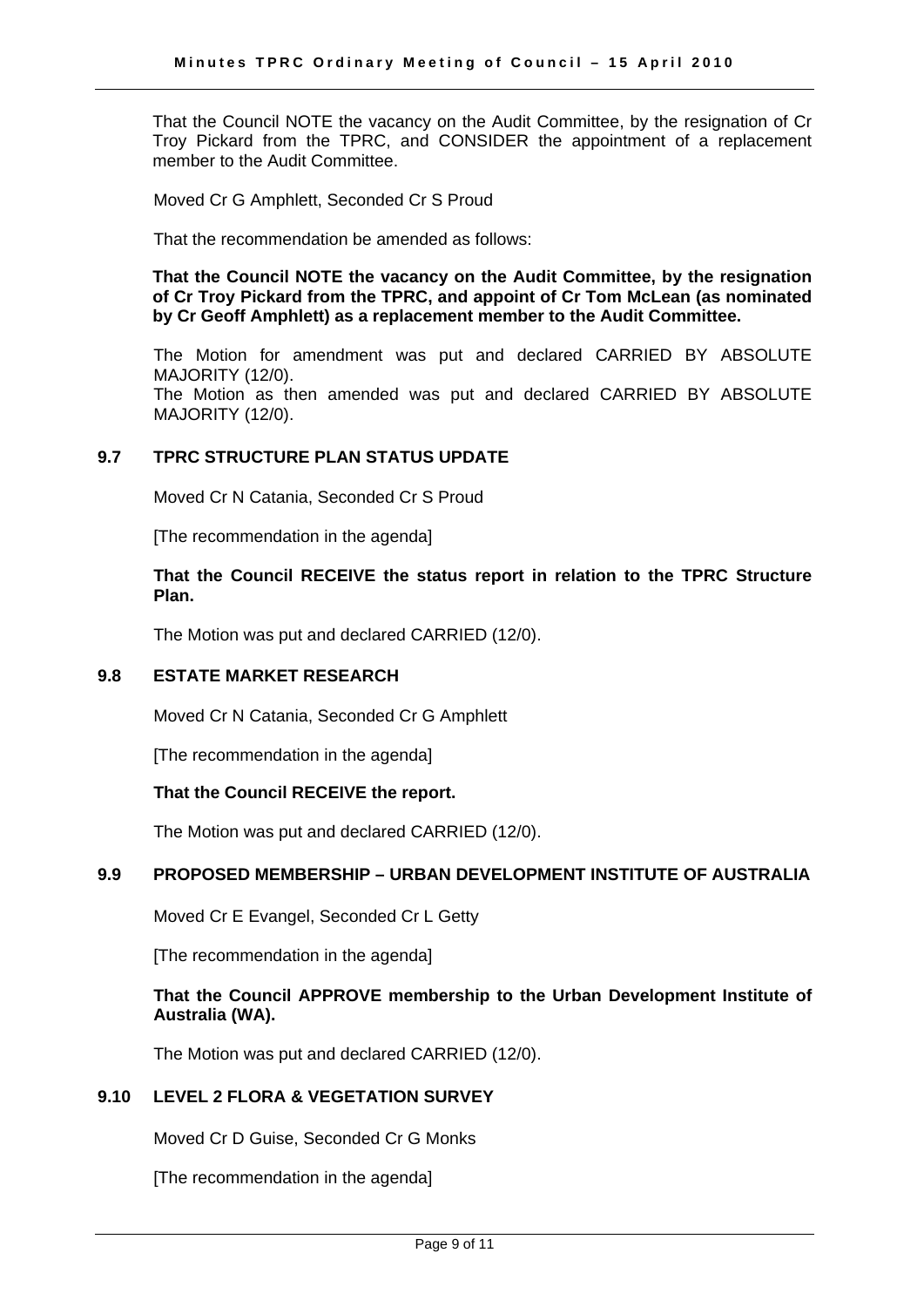#### **That the Council RECEIVE the report on the Level 2 flora and vegetation survey.**

The Motion was put and declared CARRIED (12/0).

#### **9.11 GRACEFUL SUN MOTH SURVEY**

Moved Cr G Monks, Seconded Cr S Proud

[The recommendation in the agenda]

#### **That the Council RECEIVE the report.**

The Motion was put and declared CARRIED (12/0).

#### **9.12 TPRC POTENTIAL NEW OFFICE PREMISES**

*This item was discussed before Item 9.1 on the agenda.* 

#### **9.13 COMMUNICATION TOWER LEASE**

Moved Cr G Amphlett, Seconded Cr D Michael

[The recommendation in the agenda]

#### **That the Council RECEIVE the report.**

The Motion was put and declared CARRIED (12/0).

#### **9.14 PARTNERING/ALLIANCE PROPOSAL - REQUEST FOR PROPOSAL TENDER CLARIFICATION**

*This Item was discussed in conjunction with Item 9.5.* 

#### **10. ELECTED MEMBERS MOTIONS OF WHICH NOTICE HAS BEEN GIVEN**

#### **10.1 Cr Geoff Amphlett – Project Steering Committee Membership – Notice of Motion (distributed 12 April 2010)**

Cr Amphlett spoke on the benefits of having the City of Joondalup represented on the TPRC Project Steering Committee and nominated himself to be appointed onto the Committee.

Moved Cr T McLean, Seconded Cr L Getty

The following Motion of which notice had been given:

#### **That in accordance with the provisions of the Local Government Act 1995, the Council APPROVE BY ABSOLUTE MAJORITY:**

**1. The membership of the Project Steering Committee being increased to six members.**